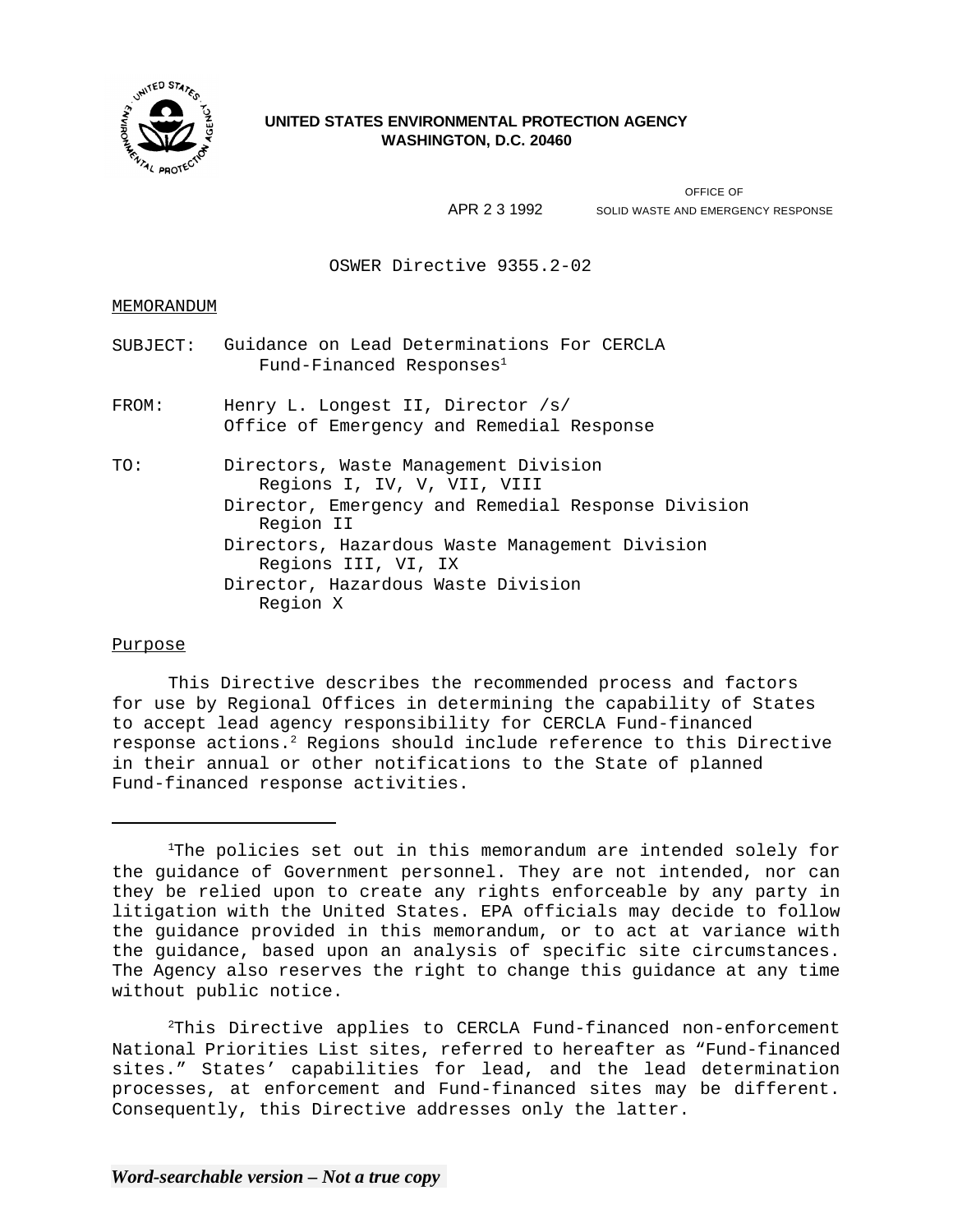## **Background**

Section  $104(d)(1)$  of the Comprehensive Environmental Response, Compensation, and Liability Act (CERCLA), as amended by the Superfund Amendments and Reauthorization Act of 1986 (SARA), authorizes EPA to enter into cooperative agreements with States, Indian Tribes, and political subdivisions to undertake response pursuant to CERCLA section 104. Before entering into a cooperative agreement, however, section  $104(d)(1)$  requires the President (EPA by delegation) to "[determine] that the State or political subdivision or Indian Tribe has the capability to carry out any or all of such actions. . . . "

The Office of Emergency and Remedial Response (OERR) has previously published guidance with respect to political subdivisions and Indian Tribes. Thus, this Directive relates only to determinations of States' capability to accept lead agency responsibility for CERCLA Fund-financed responses, and references to "State" do not encompass political subdivisions or Indian Tribes.<sup>3</sup>

EPA determined at the beginning of the Superfund program that the States were capable of receiving, managing, and accounting for cooperative agreement funds, and has routinely entered into cooperative agreements with States since then. The National Contingency Plan (NCP) (55 FR 8666; March 8, 1990, codified at 40 CFR Part 300 (1990)), however, establishes lead agency and support agency roles through which EPA and the States can cooperate in undertaking CERCLA responses. EPA has not previously issued guidance on determining State capability to accept and successfully carry out a lead agency role. The process and factors described below are intended to guide Regional Offices in making these determinations.

## Process

Decisions on lead agency responsibility should be made by EPA on a site-specific basis in conjunction with the State. Early and continuing discussion with the State will help to ensure that lead decisions at each National Priorities List (NPL)

<sup>3</sup>OERR published guidance with respect to political subdivisions (Directive 9375.5-03) on May 1, 1989 and Indian Tribes (Directive 9375.5-02A) on November 28, 1989. These were partially superseded by the publication of the Superfund Assistance Regulations (40 CFR Part 35, Subpart O; 55  $FR$  22994; June 5, 1990), although the guidance on procedures remains relevant. The Subpart O regulations complement the NCP lead/support agency concept and, among other things, govern eligibility to receive cooperative agreement funds from EPA.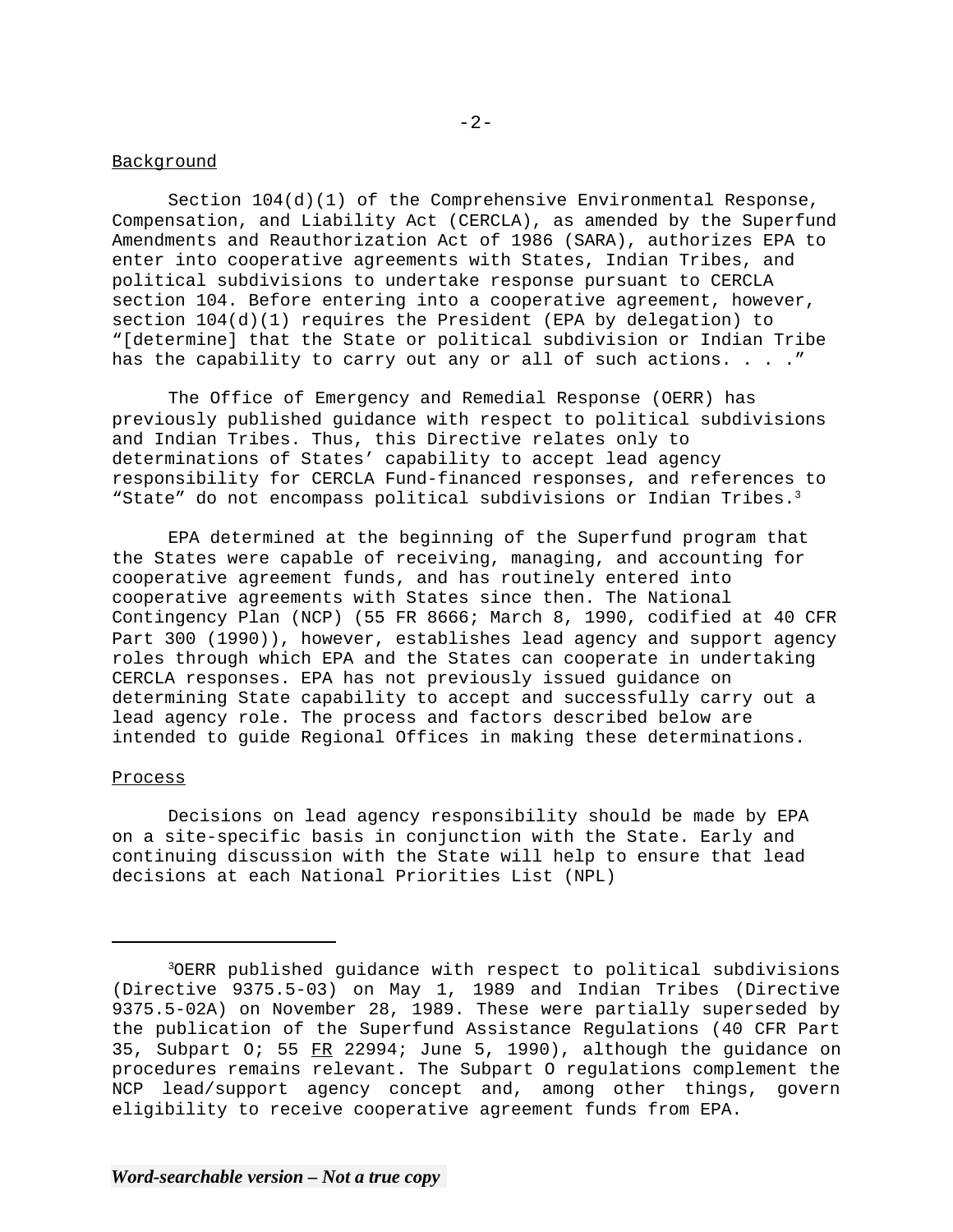site take into consideration the views of both EPA and of the concerned State, and that they represent the most efficient use of both State and Federal resources in carrying out CERCLA's intent. Section 300.505(d)(1) of the National Contingency Plan calls for annual planning discussions in which EPA and the States determine priorities and designate lead responsibilities for responses to be conducted during the upcoming year. Those discussions should include at least preliminary assignment of lead responsibility to either EPA or the State. This decision can and should be reviewed during each year's planning discussions, as well as whenever either party believes it to be appropriate, such as when new information calls into question the continued validity of previous assumptions or findings. Where possible, it will usually be desirable to maintain project continuity by having the lead agency retain that role throughout the Fund-financed portion of the response action, e.g., to have the agency which leads the Fund-financed RI/FS retain the lead through completion of and Fund-financed RD/RA. Lead changes are potentially disruptive and expensive, especially during an ongoing phase of response; any such changes will require close coordination between EPA and the State in order to minimize this potential.

It is important to note that the lead designation does not mean that the State may select the remedy without EPA concurrence. At all Fund-financed sites, EPA must approve the proposed plan and Record of Decision before issuance, although the State may recommend the remedy. See NCP, 40 CFR 300.515(e)(1). The cooperative agreement must reflect EPA's approval role.

The decision process is not intended to be paper-intensive, and should not require or result in voluminous documentation. Once the Region has conducted the analysis, those for subsequent sites generally will need to consider only changes in the State's circumstances in the intervening time. Agreement that the State will take the lead for a given response should be documented in a transmittal letter to the State affirming that the factors described below have been satisfactorily addressed.

As States continue to develop their programs, they are likely to seek greater involvement at NPL sites. The States are likely to vary in the kinds and amounts of experience they are able to demonstrate, with many having relatively new programs. An approach that phases in State lead responsibility over time may permit such States to demonstrate their performance in future years. This could be especially helpful to a State without a track record or to one which has encountered problems.

#### Factors

The Region's analysis of a State's capability should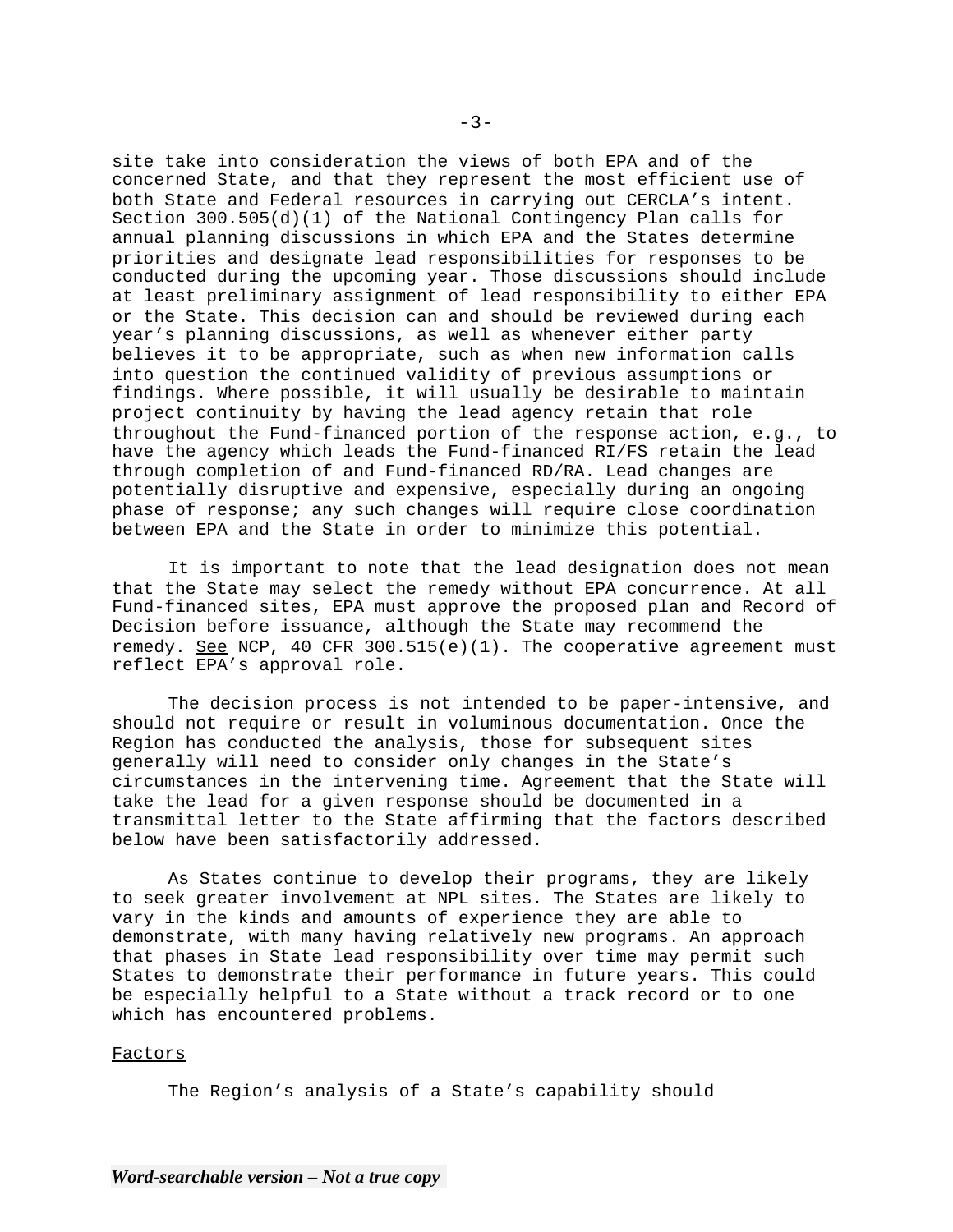generally include three areas of the State's program: (1) Project Management, Scheduling and Tracking; (2) Resources/Skill Mix; and (3) Past Performance. Decisions on lead should also consider appropriate site-specific problems, issues, and circumstances.

(1) Project Management, Scheduling and Tracking: States should describe and explain their process for ensuring adequate supervision of the response action. Their ability to commit to and meet schedules is especially important, as this issue has typically been the most common and prominent source of Regional Office concern with State-lead work. It is crucial that the Region and State develop a clearly understood, realistic, and mutually satisfactory project schedule, including procedures and timetables for approval of all decision documents. Discussions with the State must therefore address the State's mechanism for ensuring it can meet that schedule. Ideally, these discussions will be held prior to the establishment of SCAP targets. At a minimum, discussions should verify:

- " Agreement on a realistic overall project schedule to be incorporated into the Region's SCAP commitments;
- " Adequate statutory authority to carry out necessary activities; and,
- " The existence of a mechanism/process for: monitoring the status of the project, including interim milestone tracking; the early identification and resolution of issues both internally and between the State and EPA; financial tracking; and, quarterly reporting.

(2) Resources and Skill Mix: Decisions on lead responsibility should be made in light of current and anticipated workload in both the State and Regional offices. There is no mandatory or standard workload/staff ratio for workload distribution among EPA or State staff. Areas reviewed with the State should include the availability of appropriate professional skills, whether State employees or contracted staff. EPA and the State should assess and agree on the kind, level, and number of staff needed for the response activity under discussion. The Region's analysis is intended to reveal whether EPA or the State is better able to accept the lead for a given response, and that the lead agency's existing workload does not already preclude successful completion of the additional response action. At a minimum, discussions should verify:

" The number, type, skill mix, and expertise of staff and/or contractor support required to manage and supervise the project (including adequate field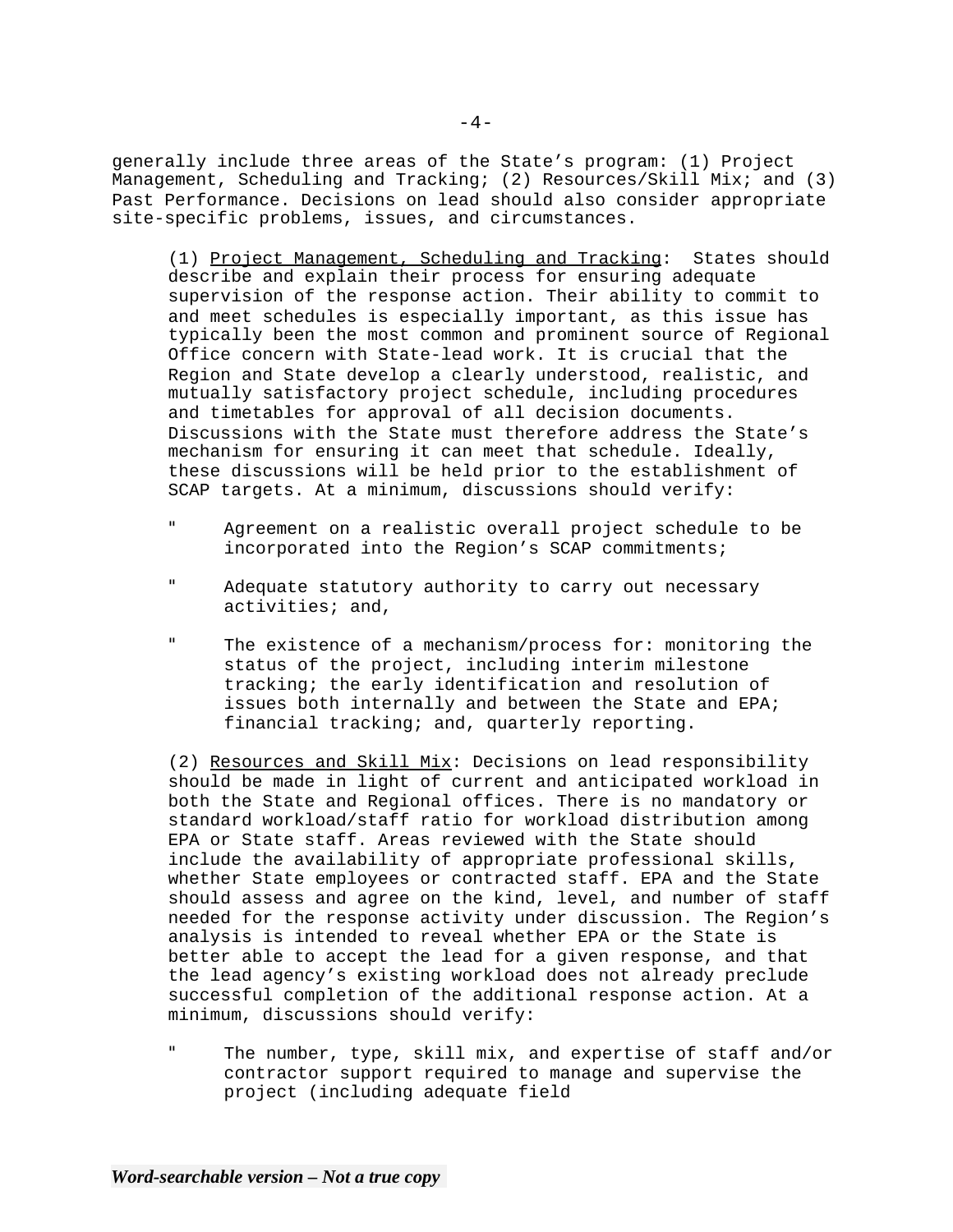oversight) based upon site complexity, community interest, workload distribution, and site specific considerations;

" For actions which require procurement of contractor services:

> -- A procurement system which results in timely solicitation and award of remedial contracts;

-- A well-defined process/procedure for monitoring and evaluating contractor performance and taking corrective action; and,

-- A process for ensuring the reasonableness of contractor costs (e.g., government cost estimates, cost and price analyses), and for managing change orders;

- " The capability for data validation and for QA/QC of sampling and analysis documents;
- " Access to adequate legal support;
- " The ability to compile and maintain the administrative record; and,
- " The capability to carry out proper community relations/information activities.

(3) Past Performance: The quality, cost, and timeliness of the State's previous work should be useful predictors of the State's work on new activity. Discussion of the State's previous performance should also identify improvements or changes the State has made where they have had any problems. At a minimum, discussions should verify:

- " The quality of the State's past work products as a demonstration of the technical ability of State staff;
- " The ability to realistically plan projects and to adhere to schedules; where slippage has occurred there has been justification;
- " State recommendations, decisions and approaches have been not inconsistent with the NCP;
- " The ability to complete projects within planned budgets; where budgets have been exceeded there has been justification for the additional costs;
- " The quality and timeliness of both the compilation and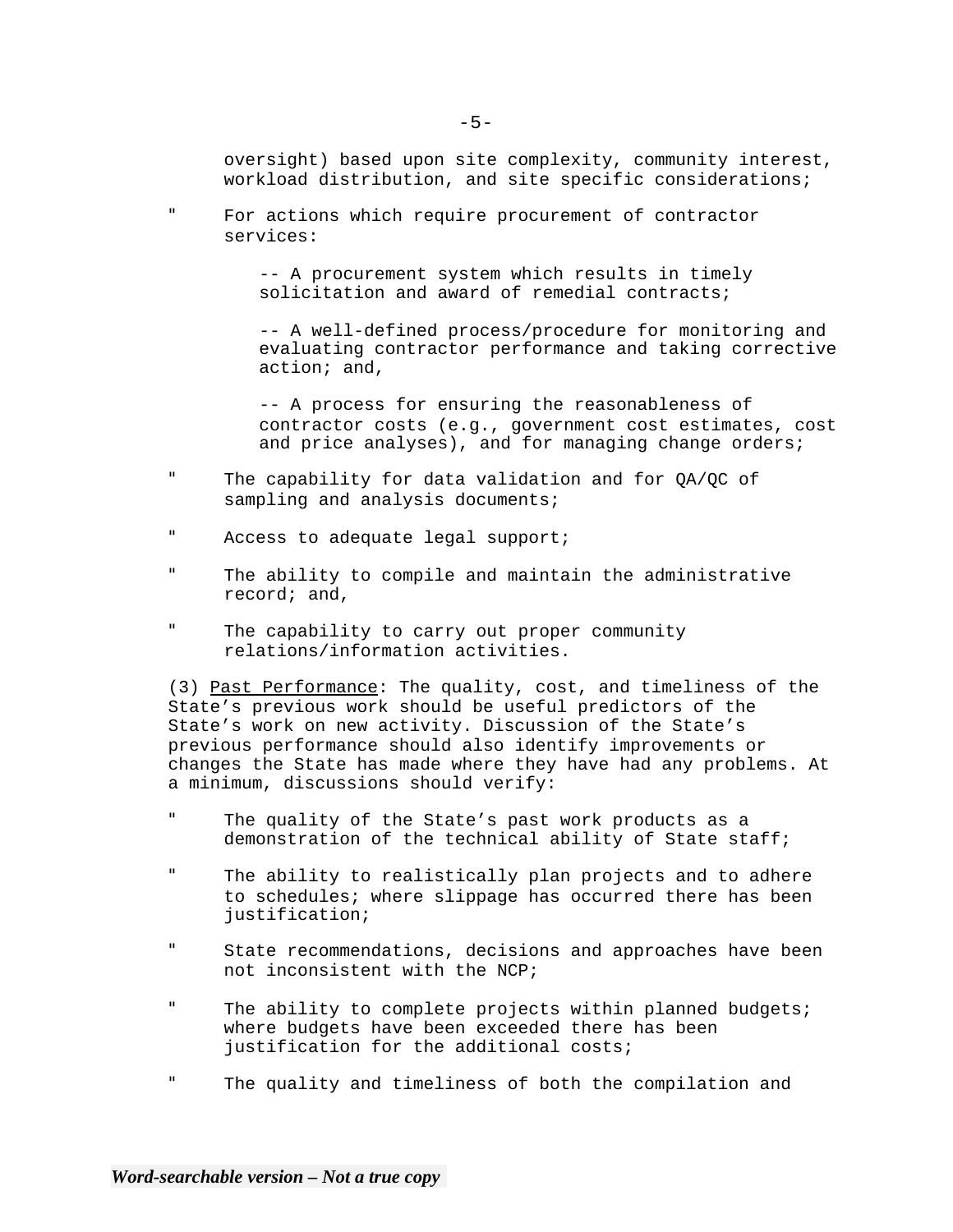maintenance of the administrative record;

- " The quality and timeliness of quarterly and other required reporting under the regulations governing cooperative agreements;<sup>4</sup>
- " The ability to effectively manage contracts, as evidenced by the timeliness of contract awards and quality of oversight of the contractors' work efforts;
- " The effectiveness of State/EPA communications and working relationships; and,
- " Where deficiencies were noted in work products or approaches, timely and effective corrective steps were taken.

(4) Site-Specific Factors: Lead assignments should consider any relevant site-specific factors which may make the response action especially delicate or complex. Examples include:

- " Complexity of the response action (e.g., multi-source area-wide groundwater contamination);
- " The nature of the PRP pool, e.g., whether there are State and/or political subdivision PRPs;
- " Sites crossing State boundaries or otherwise affecting more than one State;
- " The State's prior enforcement efforts or other involvement at the site;
- " Indian tribal involvement or impacts; and
- " Public sensitivity of or interest in the site.

#### Implementation

Experience continues to show the importance of a mutual commitment to full and continuing communication between EPA and the State regardless of which Agency has the lead. One method for ensuring this has been to identify at the outset a few key

4Currently 40 CFR Part 35, Subpart O, cited above.